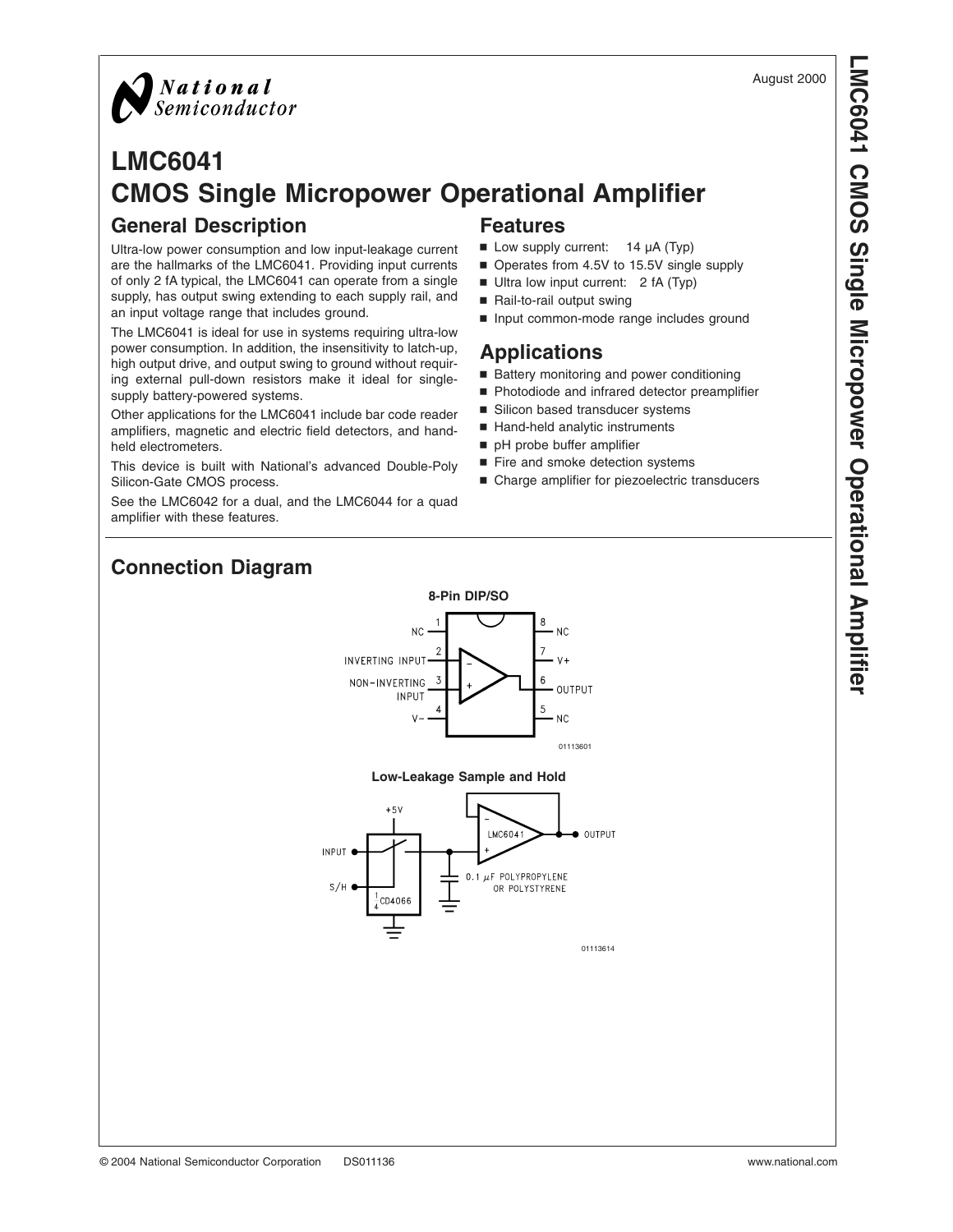# **Absolute Maximum Ratings [\(Note 1\)](#page-3-0)**

**If Military/Aerospace specified devices are required, please contact the National Semiconductor Sales Office/ Distributors for availability and specifications.**

| Differential Input Voltage             | ±Supply Voltage                     |
|----------------------------------------|-------------------------------------|
| Supply Voltage $(V^+ - V^-)$           | 16 <sub>V</sub>                     |
| Output Short Circuit to V <sup>-</sup> | (Note 2)                            |
| Output Short Circuit to V <sup>+</sup> | (Note 11)                           |
| Lead Temperature                       |                                     |
| (Soldering, 10 sec.)                   | $260^{\circ}$ C                     |
| Storage Temperature Range              | $-65^{\circ}$ C to $+150^{\circ}$ C |
| Junction Temperature                   | $110^{\circ}$ C                     |
| ESD Tolerance (Note 4)                 | 500V                                |
| Current at Input Pin                   | $±5$ mA                             |
| Current at Output Pin                  | $±18$ mA                            |

| Current at Power Supply Pin | 35 mA                   |
|-----------------------------|-------------------------|
| Voltage at Input/Output Pin | $(V^+) + 0.3V, (V^-) -$ |
|                             | 0.3V                    |
| <b>Power Dissipation</b>    | (Note 3)                |

# **Operating Ratings**

| Temperature Range                            |                                              |
|----------------------------------------------|----------------------------------------------|
| LMC6041AI, LMC6041I                          | $-40^{\circ}$ C $\leq$ T <sub>J</sub> $\leq$ |
|                                              | $+85^{\circ}$ C                              |
| Supply Voltage                               | $4.5V \leq V^+ \leq 15.5V$                   |
| <b>Power Dissipation</b>                     | (Note 9)                                     |
| Thermal Resistance $(\theta_{14})$ (Note 10) |                                              |
| 8-Pin DIP                                    | $101^{\circ}$ C/W                            |
| 8-Pin SO                                     | $165^{\circ}$ C/W                            |

# **Electrical Characteristics**

Unless otherwise specified, all limits guaranteed for  $T_A = T_J = 25$ °C. **Boldface** limits apply at the temperature extremes. V<sup>+</sup> = 5V, V<sup>-</sup> = 0V, V<sub>CM</sub> = 1.5V, V<sub>O</sub> = V<sup>+</sup>/2, and R<sub>L</sub> > 1M unless otherwise specified.

|                            |                              |                                      |          | <b>Typical</b> | <b>LMC6041AI</b> | <b>LMC6041I</b> | <b>Units</b>          |
|----------------------------|------------------------------|--------------------------------------|----------|----------------|------------------|-----------------|-----------------------|
| Symbol                     | <b>Parameter</b>             | <b>Conditions</b>                    |          | (Note 5)       | Limit            | Limit           | (Limit)               |
|                            |                              |                                      |          |                | (Note 6)         | (Note 6)        |                       |
| $V_{OS}$                   | Input Offset Voltage         |                                      |          | $\mathbf{1}$   | 3                | 6               | mV                    |
|                            |                              |                                      |          |                | 3.3              | 6.3             | max                   |
| $TCV_{OS}$                 | Input Offset Voltage         |                                      |          | 1.3            |                  |                 | $\mu$ V/ $^{\circ}$ C |
|                            | Average Drift                |                                      |          |                |                  |                 |                       |
| $I_{\mathsf{B}}$           | Input Bias Current           |                                      |          | 0.002          | 4                | 4               | pA                    |
|                            |                              |                                      |          |                |                  |                 | max                   |
| $I_{OS}$                   | Input Offset Current         |                                      |          | 0.001          | $\overline{2}$   | $\overline{2}$  | pA                    |
|                            |                              |                                      |          |                |                  |                 | max                   |
| $\mathsf{R}_{\mathsf{IN}}$ | Input Resistance             |                                      |          | >10            |                  |                 | Tera $\Omega$         |
| <b>CMRR</b>                | Common Mode                  | $0V \leq V_{CM} \leq 12.0V$          |          | 75             | 68               | 62              | dB                    |
|                            | <b>Rejection Ratio</b>       | $V^+ = 15V$                          |          |                | 66               | 60              | min                   |
| +PSRR                      | Positive Power Supply        | $5V \leq V^+ \leq 15V$               |          | 75             | 68               | 62              | dB                    |
|                            | <b>Rejection Ratio</b>       | $V_{\odot} = 2.5V$                   |          |                | 66               | 60              | min                   |
| $-$ PSRR                   | <b>Negative Power Supply</b> | $0V \le V^- \le -10V$                |          | 94             | 84               | 74              | dB                    |
|                            | <b>Rejection Ratio</b>       | $V_{\Omega} = 2.5V$                  |          |                | 83               | 73              | min                   |
| <b>CMR</b>                 | Input Common-Mode            | $V^+$ = 5V and 15V                   |          | $-0.4$         | $-0.1$           | $-0.1$          | $\vee$                |
|                            | Voltage Range                | for CMRR $\geq$ 50 dB                |          |                | 0                | 0               | max                   |
|                            |                              |                                      |          | $V^+ - 1.9V$   | $V^+ - 2.3V$     | $V^+ - 2.3V$    | $\vee$                |
|                            |                              |                                      |          |                | $V^+ - 2.5V$     | $V^+ - 2.4V$    | min                   |
| $A_V$                      | Large Signal                 | $R_L = 100 \text{ k}\Omega$ (Note 7) | Sourcing | 1000           | 400              | 300             | V/mV                  |
|                            | Voltage Gain                 |                                      |          |                | 300              | 200             | min                   |
|                            |                              |                                      | Sinking  | 500            | 180              | 90              | V/mV                  |
|                            |                              |                                      |          |                | 120              | 70              | min                   |
|                            |                              | $R_1 = 25 k\Omega$ (Note 7)          | Sourcing | 1000           | 200              | 100             | V/mV                  |
|                            |                              |                                      |          |                | 160              | 80              | min                   |
|                            |                              |                                      | Sinking  | 250            | 100              | 50              | V/mV                  |
|                            |                              |                                      |          |                | 60               | 40              | min                   |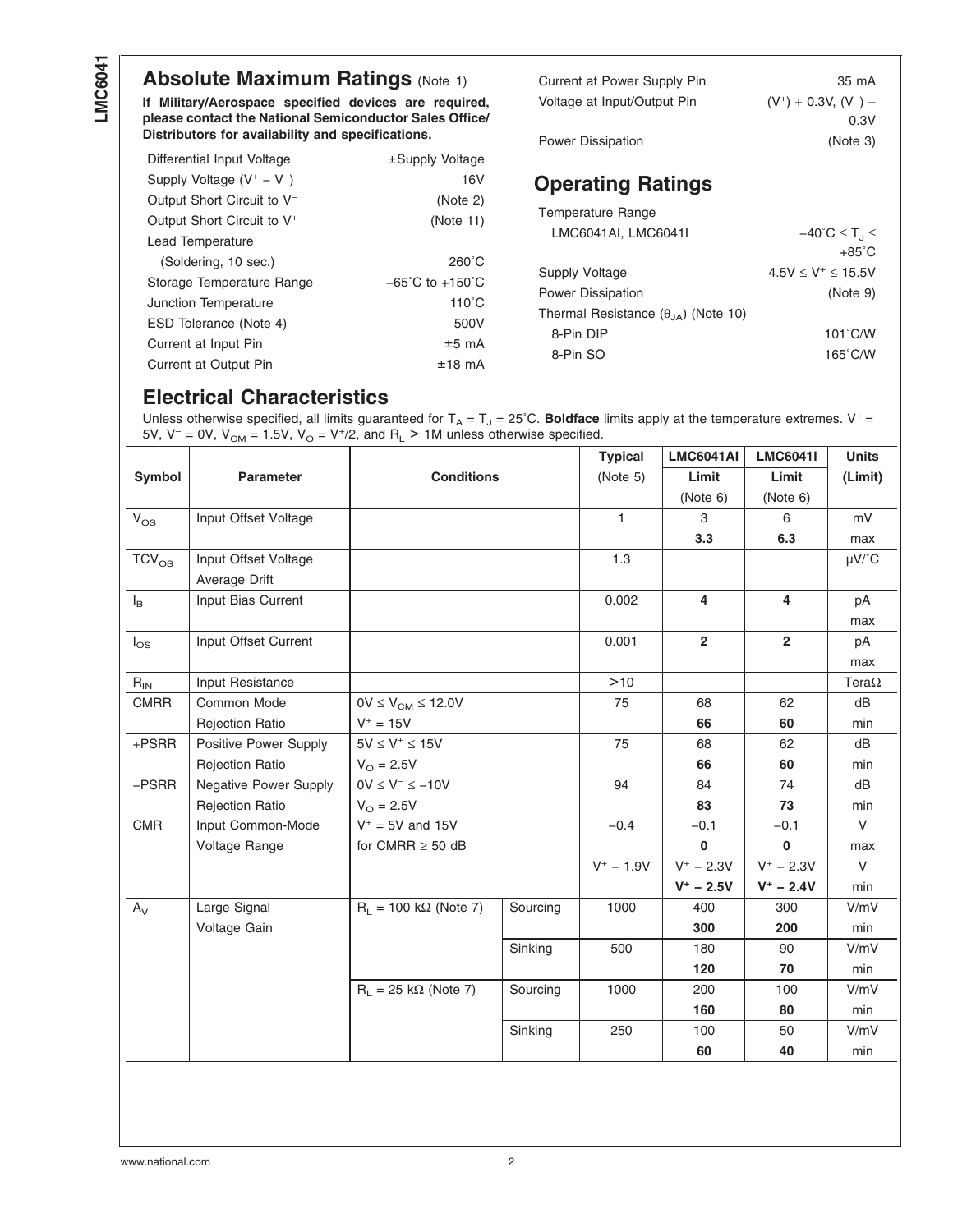## **Electrical Characteristics** (Continued)

Unless otherwise specified, all limits guaranteed for  $T_A = T_J = 25^{\circ}$ C. **Boldface** limits apply at the temperature extremes. V<sup>+</sup> = 5V, V<sup>-</sup> = 0V, V<sub>CM</sub> = 1.5V, V<sub>O</sub> = V<sup>+</sup>/2, and R<sub>L</sub> > 1M unless otherwise specified.

|              |                       |                                         | <b>Typical</b> | <b>LMC6041AI</b> | <b>LMC6041I</b> | <b>Units</b> |
|--------------|-----------------------|-----------------------------------------|----------------|------------------|-----------------|--------------|
| Symbol       | Parameter             | <b>Conditions</b>                       | (Note 5)       | Limit            | Limit           | (Limit)      |
|              |                       |                                         |                | (Note 6)         | (Note 6)        |              |
| $V_{\Omega}$ | Output Swing          | $V^+ = 5V$                              | 4.987          | 4.970            | 4.940           | $\vee$       |
|              |                       | $R_1 = 100$ kΩ to V <sup>+</sup> /2     |                | 4.950            | 4.910           | min          |
|              |                       |                                         | 0.004          | 0.030            | 0.060           | $\vee$       |
|              |                       |                                         |                | 0.050            | 0.090           | max          |
|              |                       | $V^+ = 5V$                              | 4.980          | 4.920            | 4.870           | $\vee$       |
|              |                       | $R_L = 25 k\Omega$ to V <sup>+</sup> /2 |                | 4.870            | 4.820           | min          |
|              |                       |                                         | 0.010          | 0.080            | 0.130           | $\vee$       |
|              |                       |                                         |                | 0.130            | 0.180           | max          |
|              |                       | $V^+ = 15V$                             | 14.970         | 14.920           | 14.880          | $\vee$       |
|              |                       | $R_L$ = 100 kΩ to V <sup>+</sup> /2     |                | 14.880           | 14.820          | min          |
|              |                       |                                         | 0.007          | 0.030            | 0.060           | $\vee$       |
|              |                       |                                         |                | 0.050            | 0.090           | max          |
|              |                       | $V^+ = 15V$                             | 14.950         | 14.900           | 14.850          | $\vee$       |
|              |                       | $R_L = 25 k\Omega$ to V <sup>+</sup> /2 |                | 14.850           | 14.800          | min          |
|              |                       |                                         | 0.022          | 0.100            | 0.150           | $\vee$       |
|              |                       |                                         |                | 0.150            | 0.200           | max          |
| $I_{SC}$     | Output Current        | Sourcing, $V_{\Omega} = 0V$             | 22             | 16               | 13              | mA           |
|              | $V^+ = 5V$            |                                         |                | 10               | 8               | min          |
|              |                       | Sinking, $V_{\Omega} = 5V$              | 21             | 16               | 13              | mA           |
|              |                       |                                         |                | 8                | 8               | min          |
| $I_{SC}$     | Output Current        | Sourcing, $V_{\Omega} = 0V$             | 40             | 15               | 15              | mA           |
|              | $V^+ = 15V$           |                                         |                | 10               | 10              | min          |
|              |                       | Sinking, $V_{\text{O}} = 13V$           | 39             | 24               | 21              | mA           |
|              |                       | (Note 11)                               |                | 8                | 8               | min          |
| $I_{\rm S}$  | <b>Supply Current</b> | $V_{\Omega} = 1.5V$                     | 14             | 20               | 26              | μA           |
|              |                       |                                         |                | 24               | 30              | max          |
|              |                       | $V^+ = 15V$                             | 18             | 26               | 34              | μA           |
|              |                       |                                         |                | 31               | 39              | max          |

## **AC Electrical Characteristics**

Unless otherwise specified, all limits guaranteed for  $T_A = T_J = 25^{\circ}$ C. **Boldface** limits apply at the temperature extremes. V<sup>+</sup> = 5V, V<sup>-</sup> = 0V, V<sub>CM</sub> = 1.5V, V<sub>O</sub> = V<sup>+</sup>/2, and R<sub>L</sub> > 1M unless otherwise specified.

|                |                        |                                                | <b>Typ</b> | <b>LMC6041AI</b> | <b>LMC6041I</b> | <b>Units</b>   |
|----------------|------------------------|------------------------------------------------|------------|------------------|-----------------|----------------|
| Symbol         | <b>Parameter</b>       | <b>Conditions</b>                              | (Note 5)   | Limit            | Limit           | (Limit)        |
|                |                        |                                                |            | (Note 6)         | (Note 6)        |                |
| <b>SR</b>      | <b>Slew Rate</b>       | (Note 8)                                       | 0.02       | 0.015            | 0.010           | $V/\mu s$      |
|                |                        |                                                |            | 0.010            | 0.007           | min            |
| <b>GBW</b>     | Gain-Bandwidth Product |                                                | 75         |                  |                 | kHz            |
| $\phi_{\rm m}$ | <b>Phase Margin</b>    |                                                | 60         |                  |                 | Deg            |
| $e_{n}$        | Input-Referred         | $F = 1$ kHz                                    | 83         |                  |                 | $nV/\sqrt{Hz}$ |
|                | <b>Voltage Noise</b>   |                                                |            |                  |                 |                |
| $i_{n}$        | Input-Referred         | $F = 1$ kHz                                    | 0.0002     |                  |                 | $pA/\sqrt{Hz}$ |
|                | <b>Current Noise</b>   |                                                |            |                  |                 |                |
| T.H.D.         | <b>Total Harmonic</b>  | $F = 1$ kHz, $A_V = -5$                        |            |                  |                 |                |
|                | <b>Distortion</b>      | $R_L = 100 \text{ k}\Omega$ , $V_O = 2 V_{pp}$ | 0.01       |                  |                 | $\%$           |
|                |                        | $±5V$ Supply                                   |            |                  |                 |                |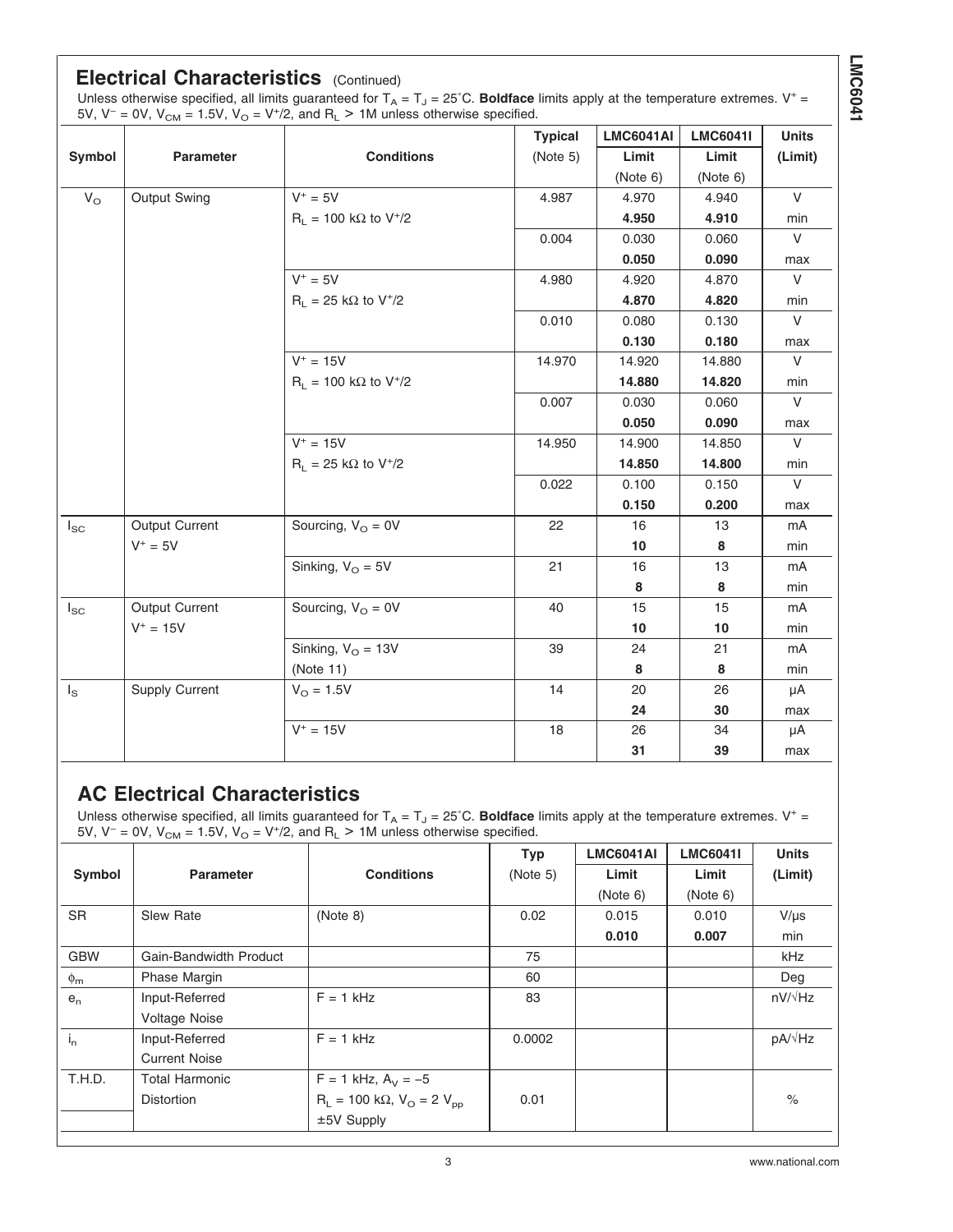# <span id="page-3-0"></span>**LMC6041**

## **AC Electrical Characteristics** (Continued)

**Note 1:** Absolute Maximum Ratings indicate limits beyond which damage to the device may occur. Operating conditions indicate conditions for which the device is intended to be functional, but do not guarantee specific performance limits. For guaranteed specifications and test conditions, see the Electrical Characteristics. The guaranteed specifications apply only for the test conditions listed.

**Note 2:** Applies to both single-supply and split-supply operation. Continuous short circuit operation at elevated ambient temperature can result in exceeding the maximum allowed junction temperature of 110˚C. Output currents in excess of ±30 mA over long term may adversely affect reliability.

Note 3: The maximum power dissipation is a function of T<sub>J(max)</sub>,  $\theta_{JA}$ , and T<sub>A</sub>. The maximum allowable power dissipation at any ambient temperature is P<sub>D</sub> = (T<sub>J(max)</sub>  $-$  T<sub>A</sub>)/ $\theta$ <sub>JA</sub>.

**Note 4:** Human body model, 1.5 kΩ in series with 100 pF.

**Note 5:** Typical Values represent the most likely parametric norm.

**Note 6:** All limits are guaranteed at room temperature (standard type face) or at operating temperature extremes (bold face type).

Note 7: V<sup>+</sup> = 15V, V<sub>CM</sub> = 7.5V and R<sub>L</sub> connected to 7.5V. For Sourcing tests, 7.5V ≤ V<sub>O</sub> ≤ 11.5V. For Sinking tests, 2.5V ≤ V<sub>O</sub> ≤ 7.5V.

Note 8: V<sup>+</sup> = 15V. Connected as Voltage Follower with 10V step input. Number specified in the slower of the positive and negative slew rates.

Note 9: For operating at elevated temperatures the device must be derated based on the thermal resistance θ<sub>JA</sub> with P<sub>D</sub> = (T<sub>J</sub> − T<sub>A</sub>)/θ<sub>JA</sub>.

**Note 10:** All numbers apply for packages soldered directly into a PC board.

Note 11: Do not connect output to V<sup>+</sup> when V<sup>+</sup> is greater than 13V or reliability may be adversely affected.

# **Typical Performance Characteristics**

 $V_S = \pm 7.5V$ ,  $T_A = 25^{\circ}$ C unless otherwise specified





25 50 75 100

TEMPERATURE (°C)

 $0.00$ 

 $0.000$ 

 $-50$  $-25$  $\mathbf 0$ 







www.national.com 4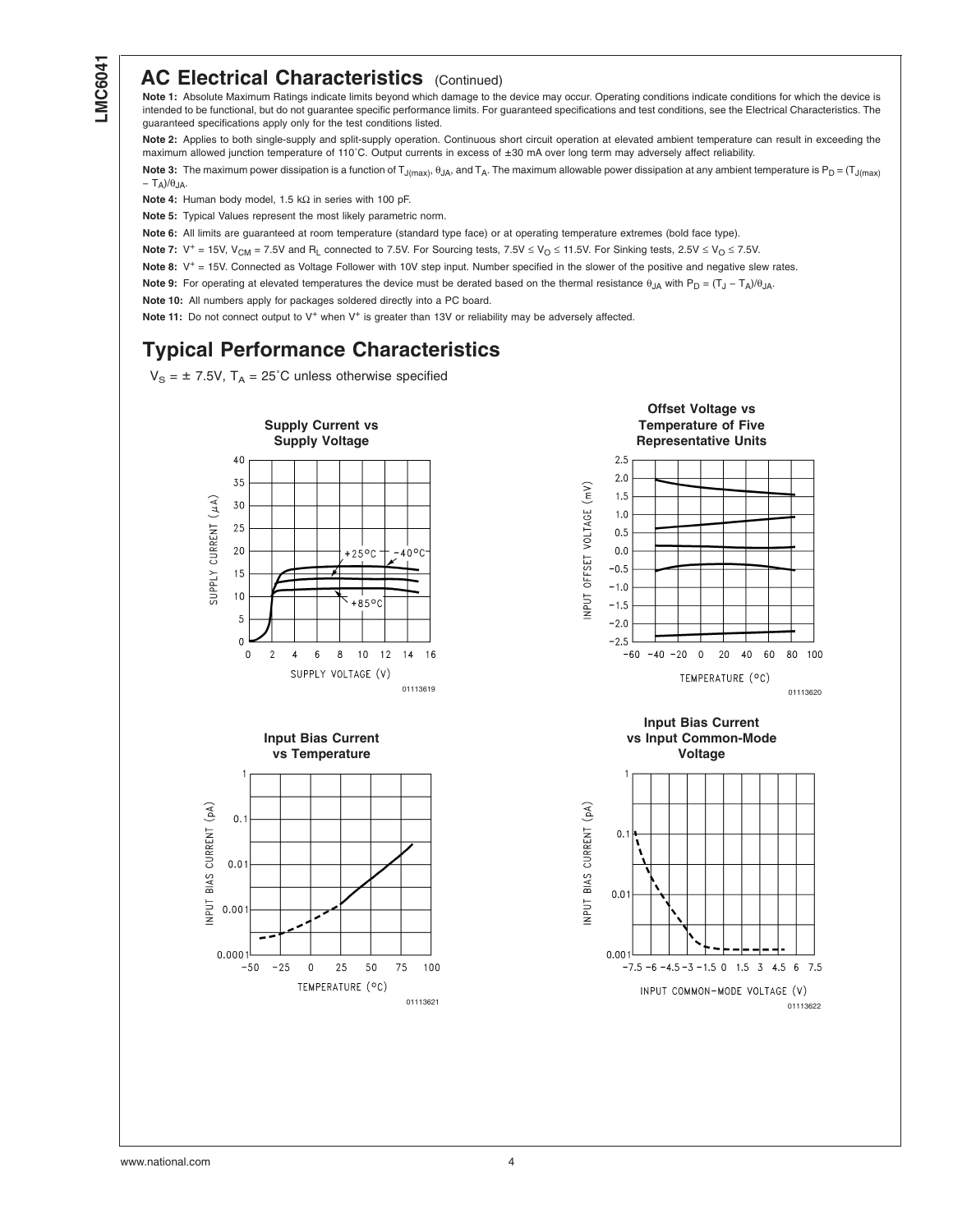

**LMC6041 LMC6041**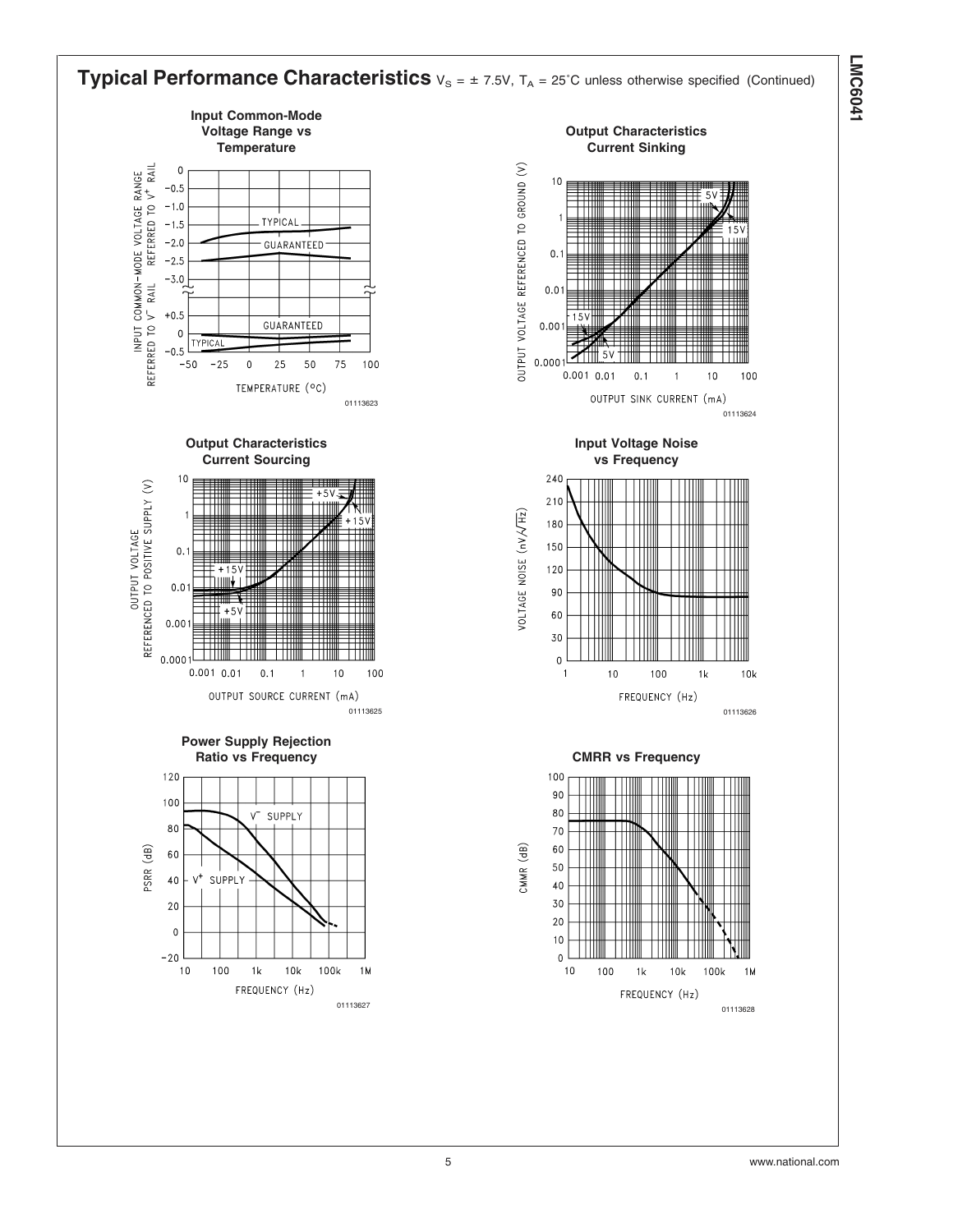# **LMC6041**

#### **Typical Performance Characteristics**  $v_s = \pm 7.5V$ ,  $T_A = 25^{\circ}$ C unless otherwise specified (Continued) **Open-Loop Voltage Gain CMRR vs Temperature vs Temperature** 120 150 OPEN-LOOP VOLTAGE GAIN (dB)  $140$  $110$  $R_{L}$  $= 100k$ 130 100 Ø 网 120 CMMR (dB) 90  $R_L = 25k$  $110$ 80 100 70 90 60 80 50 70  $-40$  $-20$  $\pmb{0}$  $2\,0$  $40\,$ 60 80 100  $-50$  $-25$  $\mathsf{O}\xspace$ 25 50 75 100 TEMPERATURE (°C) TEMPERATURE (°C) 01113629 01113630 **Gain and Phase Open-Loop Responses vs Frequency Response Load Capacitance** 160 80  $140$ OPEN-LOOP VOLTAGE GAIN (dB) ШI 60 | Phas<br>| HIII  $120$ VOLTAGE GAIN (dB) 100 Ш 40  $90$ PHASE (DEGREES) 80  $20$ 60 45 40  $\overline{0}$  $\Omega$  $20$  $\mathbf 0$  $-20$  $-45$

FREQUENCY (Hz) <sup>01113631</sup> <sup>01113632</sup>



0.0010.01 0.1 1 10 100 1k 10k 100k 1M

 $-20$ 

**Gain Error**

FREQUENCY (Hz)

100k

1M

 $10k$ 

 $1<sub>k</sub>$ 

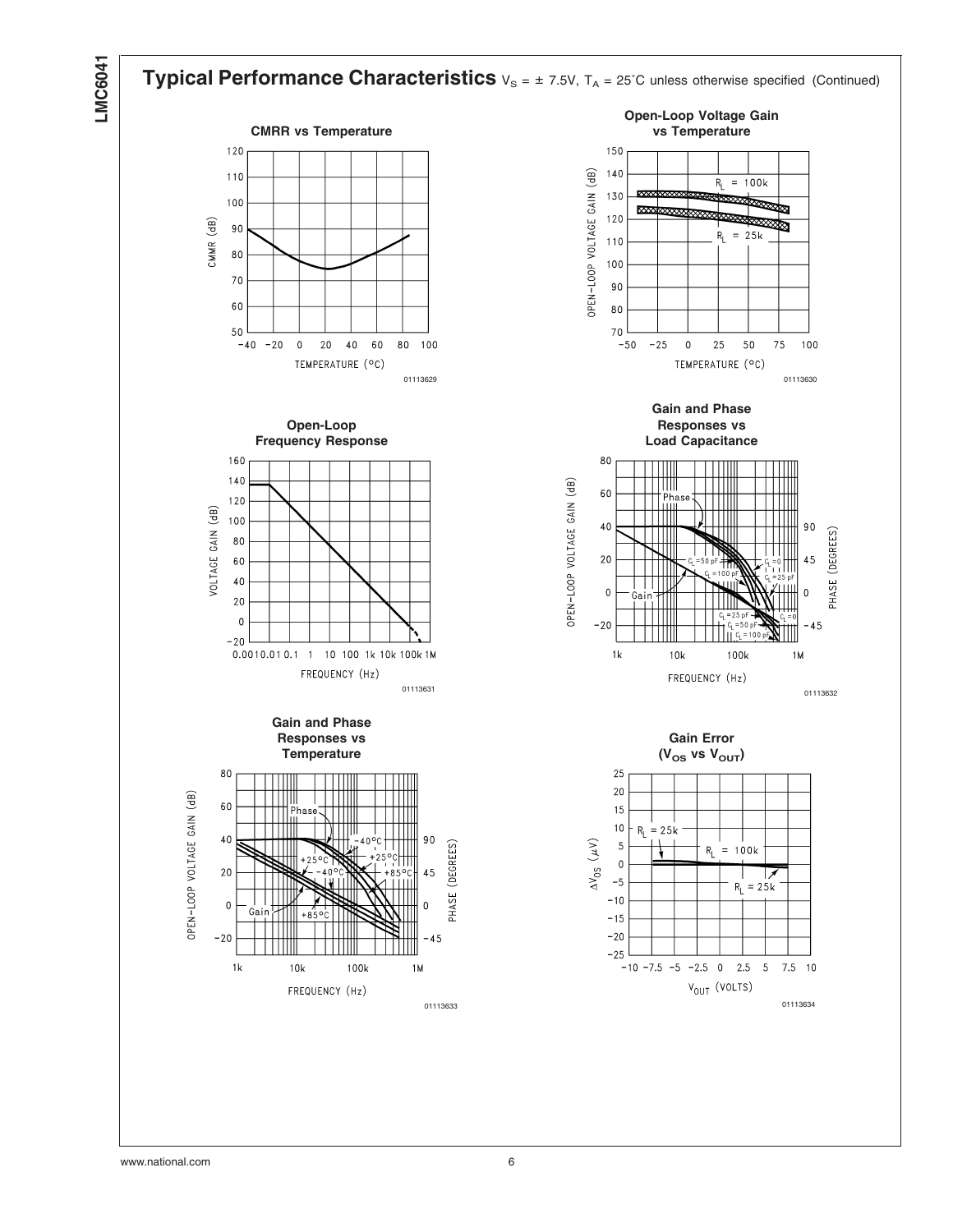

**LMC6041 LMC6041**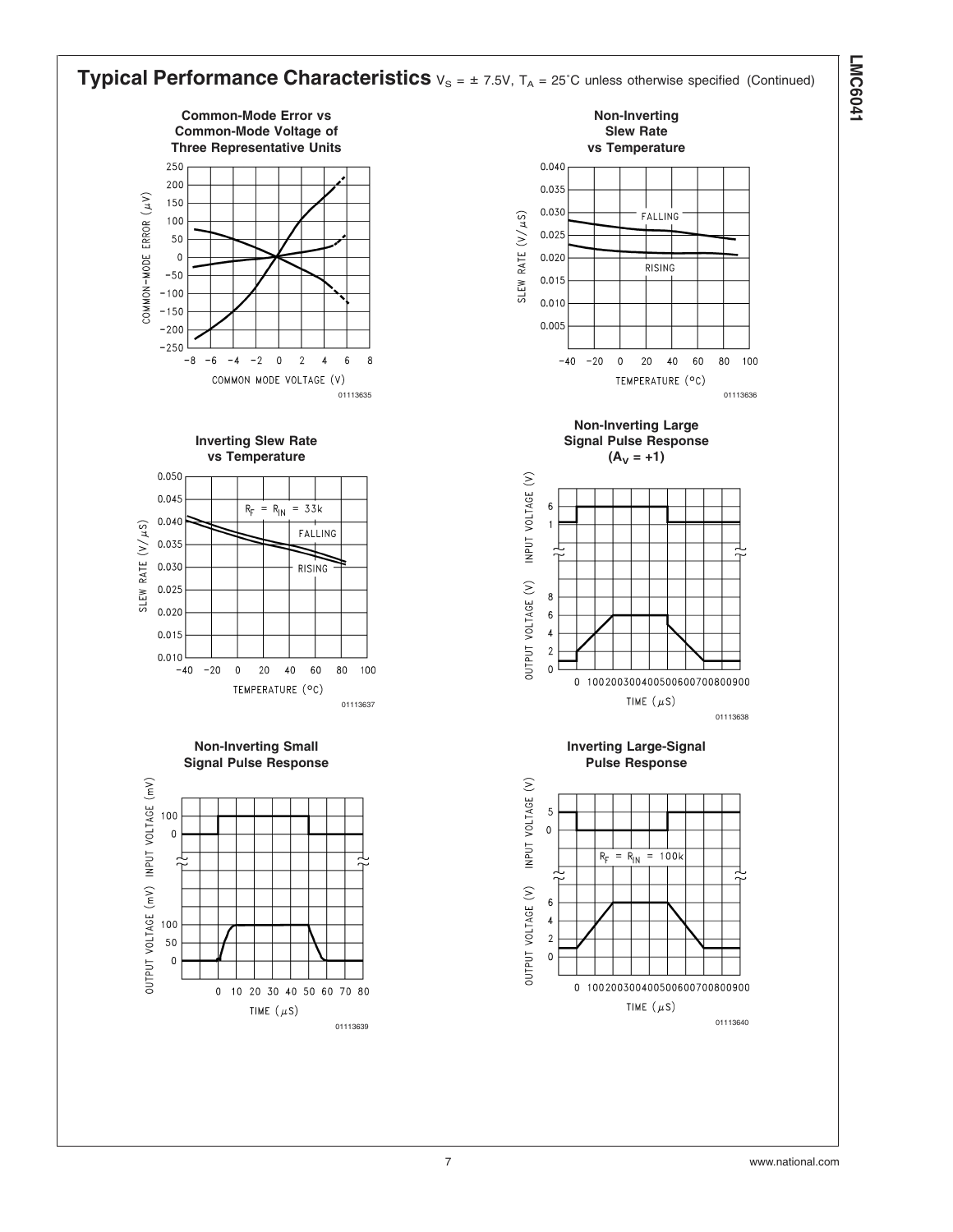# LMC604<sup>-</sup>





10,000 CAPACITIVE LOAD (pF) 1,000 100  $10$  $-10$  $-0.1 -0.001 0.001$  $0.1$  $1<sub>0</sub>$  $-0.01$  0  $0.01$  $-1$  $\overline{1}$ SINKING SOURCING LOAD CURRENT (mA) 01113643

# **Applications Hints**

## **AMPLIFIER TOPOLOGY**

The LMC6041 incorporates a novel op-amp design topology that enables it to maintain rail-to-rail output swing even when driving a large load. Instead of relying on a push-pull unity gain output buffer stage, the output stage is taken directly from the internal integrator, which provides both low output impedance and large gain. Special feed-forward compensation design techniques are incorporated to maintain stability over a wider range of operating conditions than traditional micropower op-amps. These features make the LMC6041 both easier to design with, and provide higher speed than products typically found in this ultra-low power class.

## **COMPENSATING FOR INPUT CAPACITANCE**

It is quite common to use large values of feedback resistance with amplifiers with ultra-low input current, like the LMC6041.

Although the LMC6041 is highly stable over a wide range of operating conditions, certain precautions must be met to achieve the desired pulse response when a large feedback resistor is used. Large feedback resistors and even small values of input capacitance, due to transducers, photodiodes, and circuits board parasitics, reduce phase margins.

When high input impedance are demanded, guarding of the LMC6041 is suggested. Guarding input lines will not only reduce leakage, but lowers stray input capacitance as well. (See **Printed-Circuit-Board Layout for High Impedance Work**.)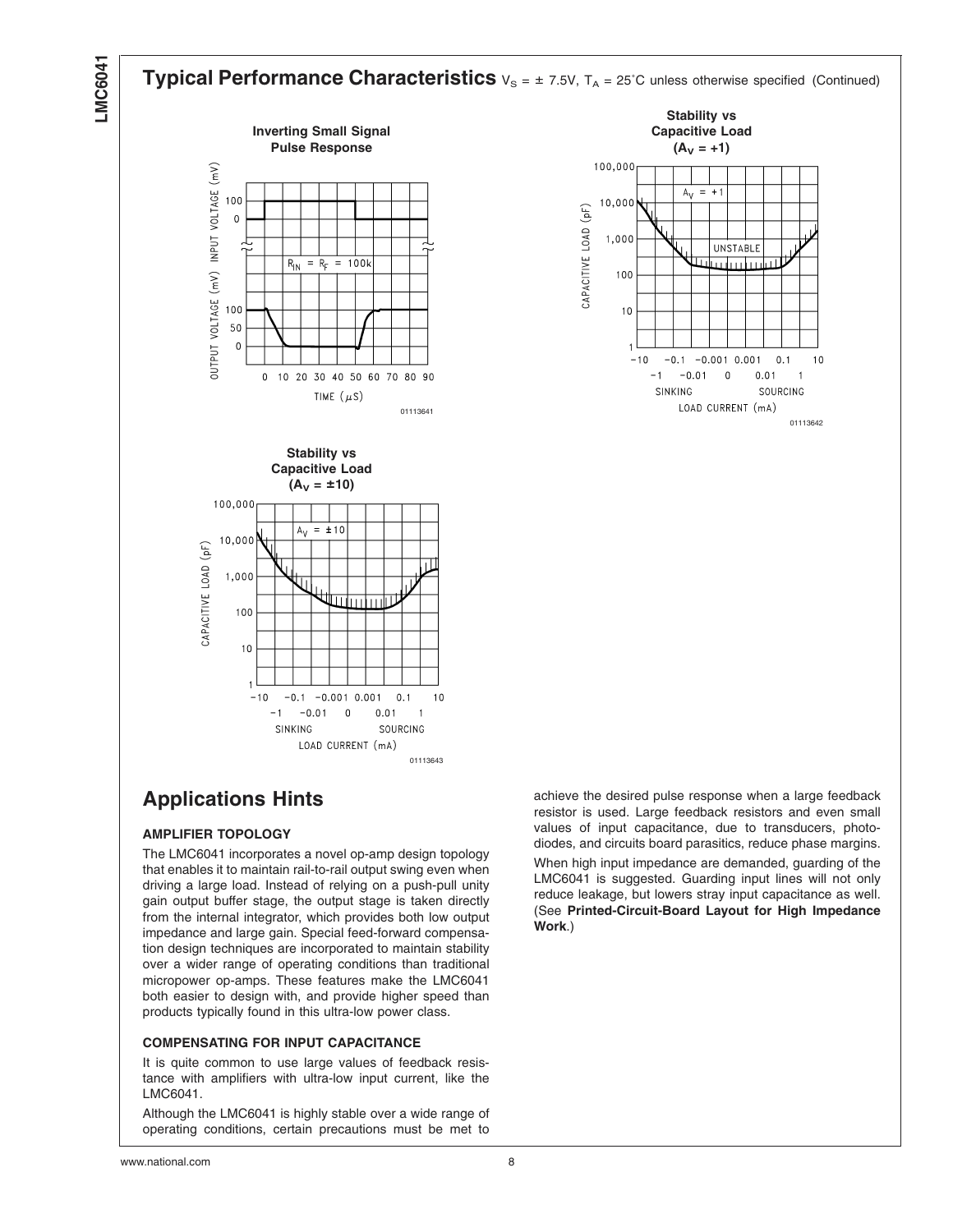## **Applications Hints** (Continued)



#### **FIGURE 1. Cancelling the Effect of Input Capacitance**

The effect of input capacitance can be compensated for by adding a capacitor. Adding a capacitor,  $C_f$ , around the feedback resistor (as in *Figure 1* ) such that:

$$
\frac{1}{2\pi R_1 C_{IN}} \ge \frac{1}{2\pi R_2 C_f}
$$

or

$$
R_1 C_{IN} \leq R_2 C_f
$$

Since it is often difficult to know the exact value of  $C_{IN}$ ,  $C_f$  can be experimentally adjusted so that the desired pulse response is achieved. Refer to the LMC660 and the LMC662 for a more detailed discussion on compensating for input capacitance.

#### **CAPACITIVE LOAD TOLERANCE**

Direct capacitive loading will reduce the phase margin of many op-amps. A pole in the feedback loop is created by the combination of the op-amp's output impedance and the capacitive load. This pole induces phase lag at the unity-gain crossover frequency of the amplifier resulting in either an oscillatory or underdamped pulse response. With a few external components, op amps can easily indirectly drive capacitive loads, as shown in *Figure 2*.



#### **FIGURE 2. LMC6041 Noninverting Gain of 10 Amplifier, Compensated to Handle Capacitive Loads**

In the circuit of *Figure 2*, R1 and C1 serve to counteract the loss of phase margin by feeding the high frequency component of the output signal back to the amplifier's inverting input, thereby preserving phase margin in the overall feedback loop.

Capacitive load driving capability is enhanced by using a pull up resistor to V<sup>+</sup> (*Figure 3* ). Typically a pull up resistor conducting 10 µA or more will significantly improve capacitive load responses. The value of the pull up resistor must be determined based on the current sinking capability of the amplifier with respect to the desired output swing. Open loop gain of the amplifier can also be affected by the pull up resistor (see Electrical Characteristics).



**FIGURE 3. Compensating for Large Capacitive Loads with a Pull Up Resistor**

#### **PRINTED-CIRCUIT-BOARD LAYOUT FOR HIGH-IMPEDANCE WORK**

It is generally recognized that any circuit which must operate with less than 1000 pA of leakage current requires special layout of the PC board. When one wishes to take advantage of the ultra-low bias current of the LMC6041, typically less than 2fA, it is essential to have an excellent layout. Fortunately, the techniques of obtaining low leakages are quite simple. First, the user must not ignore the surface leakage of the PC board, even though it may sometimes appear acceptably low, because under conditions of high humidity or dust or contamination, the surface leakage will be appreciable.

To minimize the effect of any surface leakage, lay out a ring of foil completely surrounding the LMC6041's inputs and the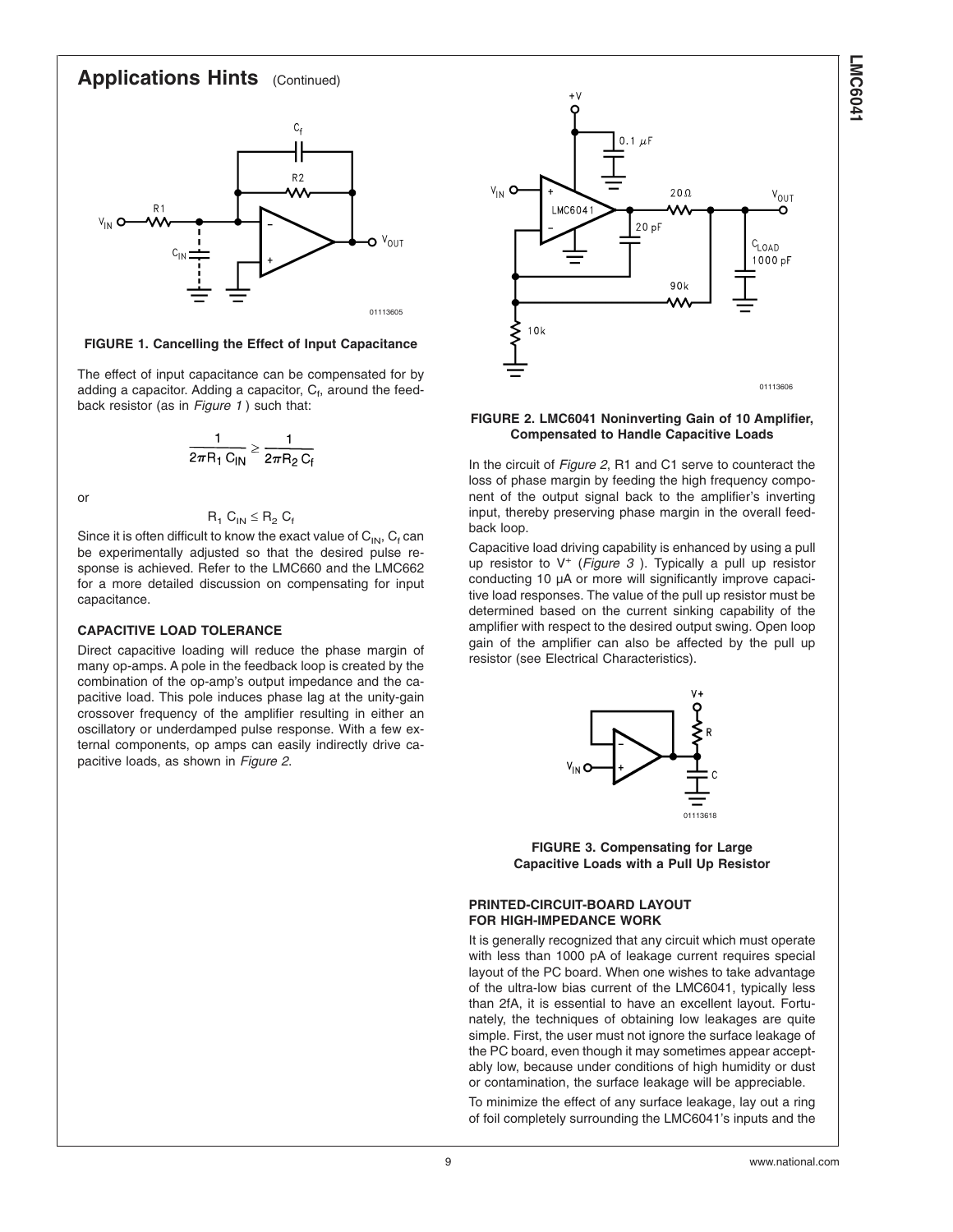## **Applications Hints** (Continued)

terminals of capacitors, diodes, conductors, resistors, relay terminals, etc. connected to the op-amp's inputs, as in *Figure 4*. To have a significant effect, guard rings should be placed on both the top and bottom of the PC board. This PC foil must then be connected to a voltage which is at the same voltage as the amplifer inputs, since no leakage current can flow between two points at the same potential. For example, a PC board trace-to-pad resistance of  $10^{12}Ω$ , which is normally considered a very large resistance, could leak 5 pA if the trace were a 5V bus adjacent to the pad of the input. This would cause a 100 times degradation from the LMC6041's actual performance. However, if a guard ring is held within 5 mV of the inputs, then even a resistance of  $10^{11}\Omega$  would cause only 0.05 pA of leakage current. See *Figure 5* for typical connections of guard rings for standard op-amp configurations.



**FIGURE 4. Example of Guard Ring in P.C. Board Layout**



#### **FIGURE 5. Typical Connections of Guard Rings**

The designer should be aware that when it is inappropriate to lay out a PC board for the sake of just a few circuits, there is another technique which is even better than a guard ring on a PC board: Don't insert the amplifier's input pin into the board at all, but bend it up in the air and use only air as an insulator. Air is an excellent insulator. In this case you may have to forego some of the advantages of PC board construction, but the advantages are sometimes well worth the effort of using point-to-point up-in-the-air wiring. See *Figure 6*.



<sup>(</sup>Input pins are lifted out of PC board and soldered directly to components. All other pins connected to PC board.)

#### **FIGURE 6. Air Wiring**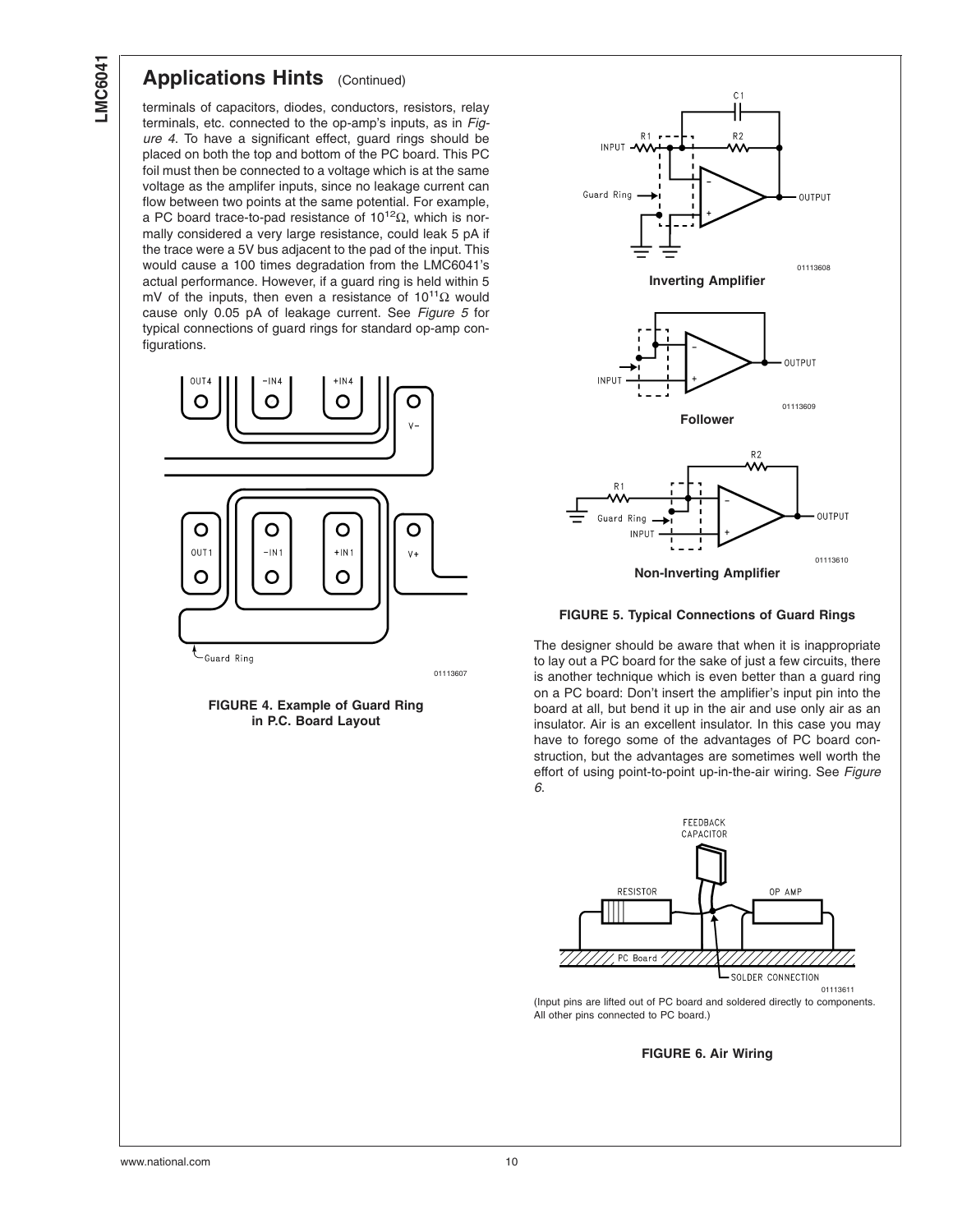## **Typical Single-Supply Applications**  $(V^+ = 5.0 V_{DC})$

The extremely high input impedance, and low power consumption, of the LMC6041 make it ideal for applications that require battery-powered instrumentation amplifiers. Examples of these type of applications are hand-held pH probes, analytic medical instruments, magnetic field detectors, gas detectors, and silicon based pressure transducers.



**FIGURE 7. Two Op-Amp Instrumentation Amplifier**

The circuit in *Figure 7* is recommended for applications where the common-mode input range is relatively low and the differential gain will be in the range of 10 to 1000. This two op-amp instrumentation amplifier features an independent adjustment of the gain and common-mode rejection trim, and a total quiescent supply current of less than 28 µA. To maintain ultra-high input impedance, it is advisable to use ground rings and consider PC board layout an important part of the overall system design (see Printed-Circuit-Board Layout for High Impedance Work). Referring to *Figure 7*, the input voltages are represented as a common-mode input  $V_{CM}$  plus a differential input  $V_{D}$ .

Rejection of the common-mode component of the input is accomplished by making the ratio of R1/R2 equal to R3/R4. So that where,

$$
\frac{R3}{R4} = \frac{R2}{R1}
$$
\n
$$
V_{OUT} = \frac{R4}{R3} \left( 1 + \frac{R3}{R4} + \frac{R2 + R3}{R0} \right) V_D
$$

A suggested design guideline is to minimize the difference of value between R1 through R4. This will often result in improved resistor tempco, amplifier gain, and CMRR over temperature. If  $RN = R1 = R2 = R3 = R4$  then the gain equation can be simplified:

$$
V_{OUT} = 2\left(1 + \frac{RN}{R_O}\right)V_D
$$

Due to the "zero-in, zero-out" performance of the LMC6041, and output swing rail-rail, the dynamic range is only limited to the input common-mode range of 0V to  $V_S$ –2.3V, worst case at room temperature. This feature of the LMC6041 makes it an ideal choice for low-power instrumentation systems.

A complete instrumentation amplifier designed for a gain of 100 is shown in *Figure 8*. Provisions have been made for low sensitivity trimming of CMRR and gain.



**FIGURE 8. Low-Power Two-Op-Amp Instrumentation Amplifier**



**FIGURE 9. Low-Leakage Sample and Hold**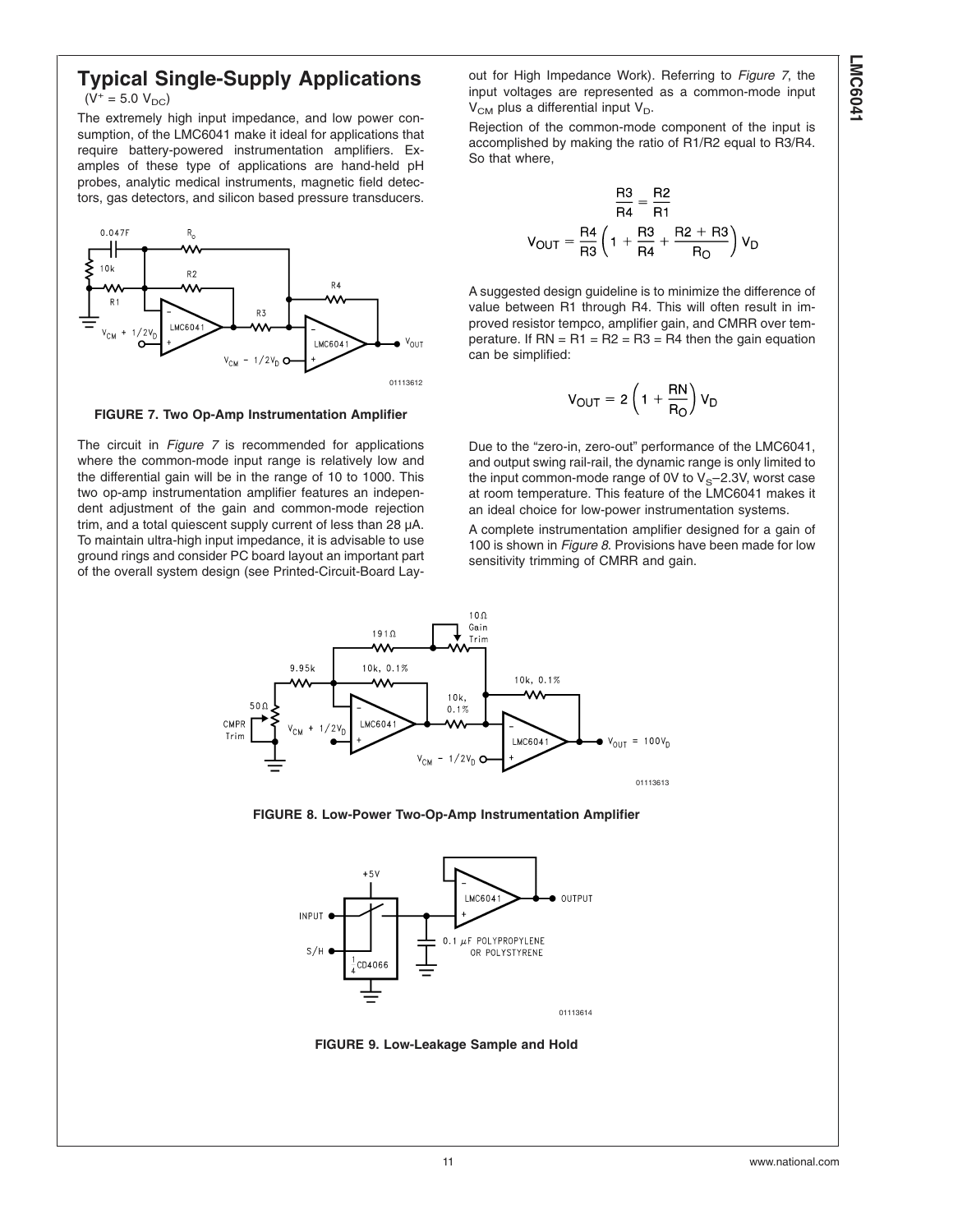# **Typical Single-Supply Applications** (V<sup>+</sup> = 5.0 V<sub>DC</sub>) (Continued)



**FIGURE 10. Instrumentation Amplifier**



**FIGURE 11. 1 Hz Square-Wave Oscillator**



**FIGURE 12. AC Coupled Power Amplifier**

**LMC6041**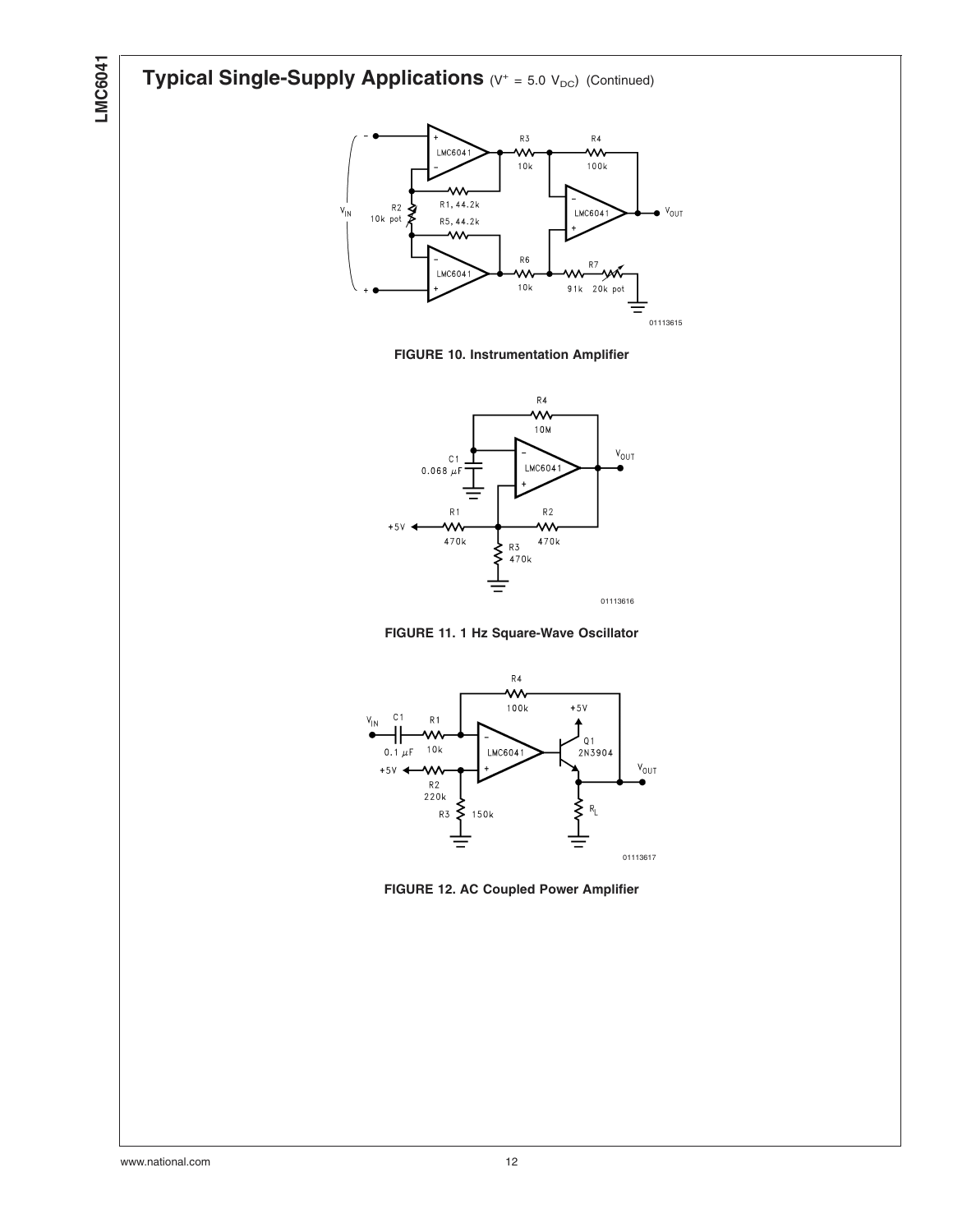# **Ordering Information**

|                      | <b>Temperature</b><br>Range        | <b>NSC</b>     | <b>Transport</b> |
|----------------------|------------------------------------|----------------|------------------|
| Package              | <b>Industrial</b>                  | <b>Drawing</b> | Media            |
|                      | $-40^{\circ}$ C to $+85^{\circ}$ C |                |                  |
| 8-Pin                | LMC6041AIM,                        | M08A           | Rail             |
|                      | LMC6041AIMX                        |                |                  |
| <b>Small Outline</b> | LMC6041IM,                         |                | Tape and         |
|                      | <b>LMC6041IMX</b>                  |                | Reel             |
| 8-Pin                | LMC6041AIN                         | N08E           | Rail             |
| Molded DIP           | LM6041IN                           |                |                  |

**LMC6041 LMC6041**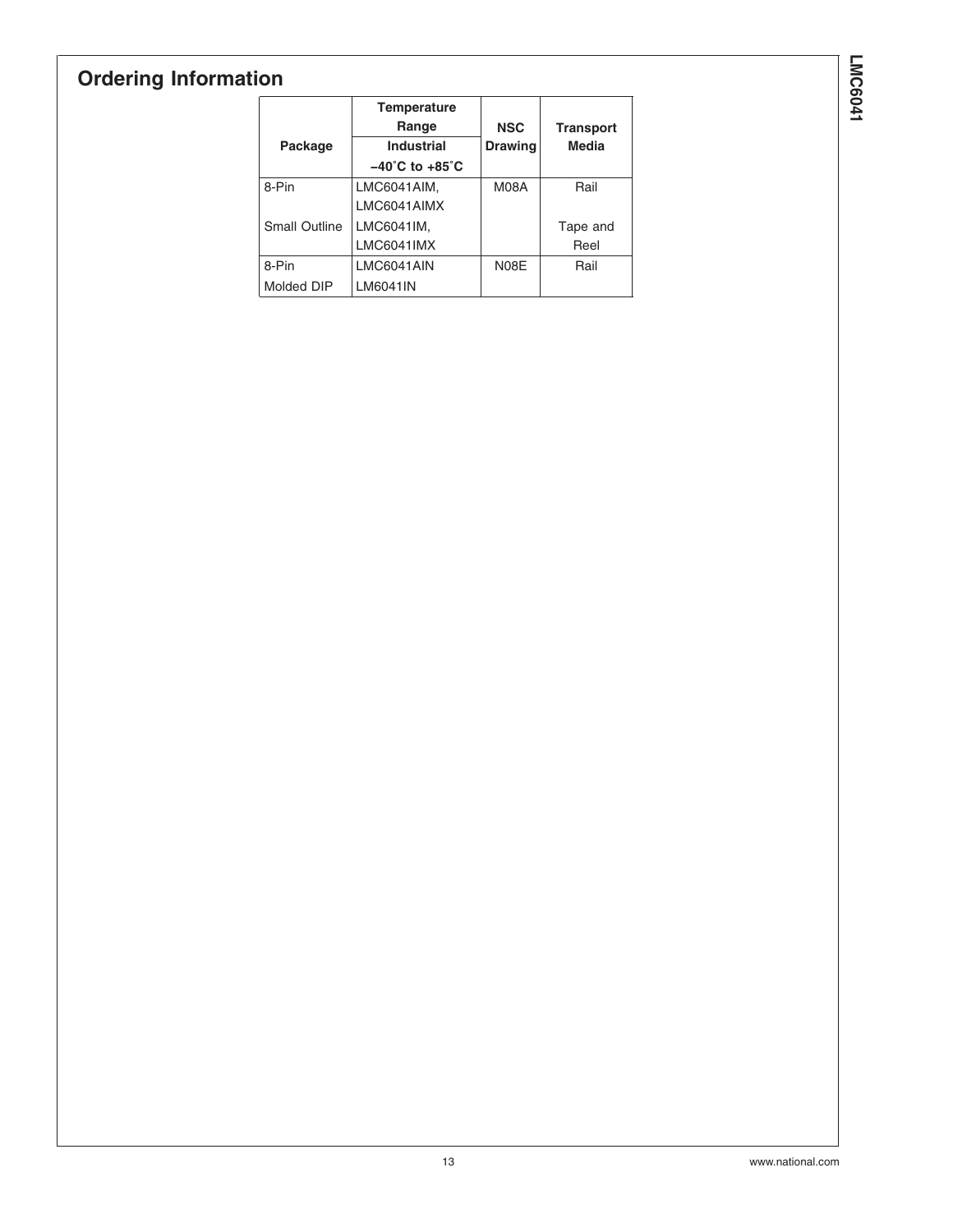